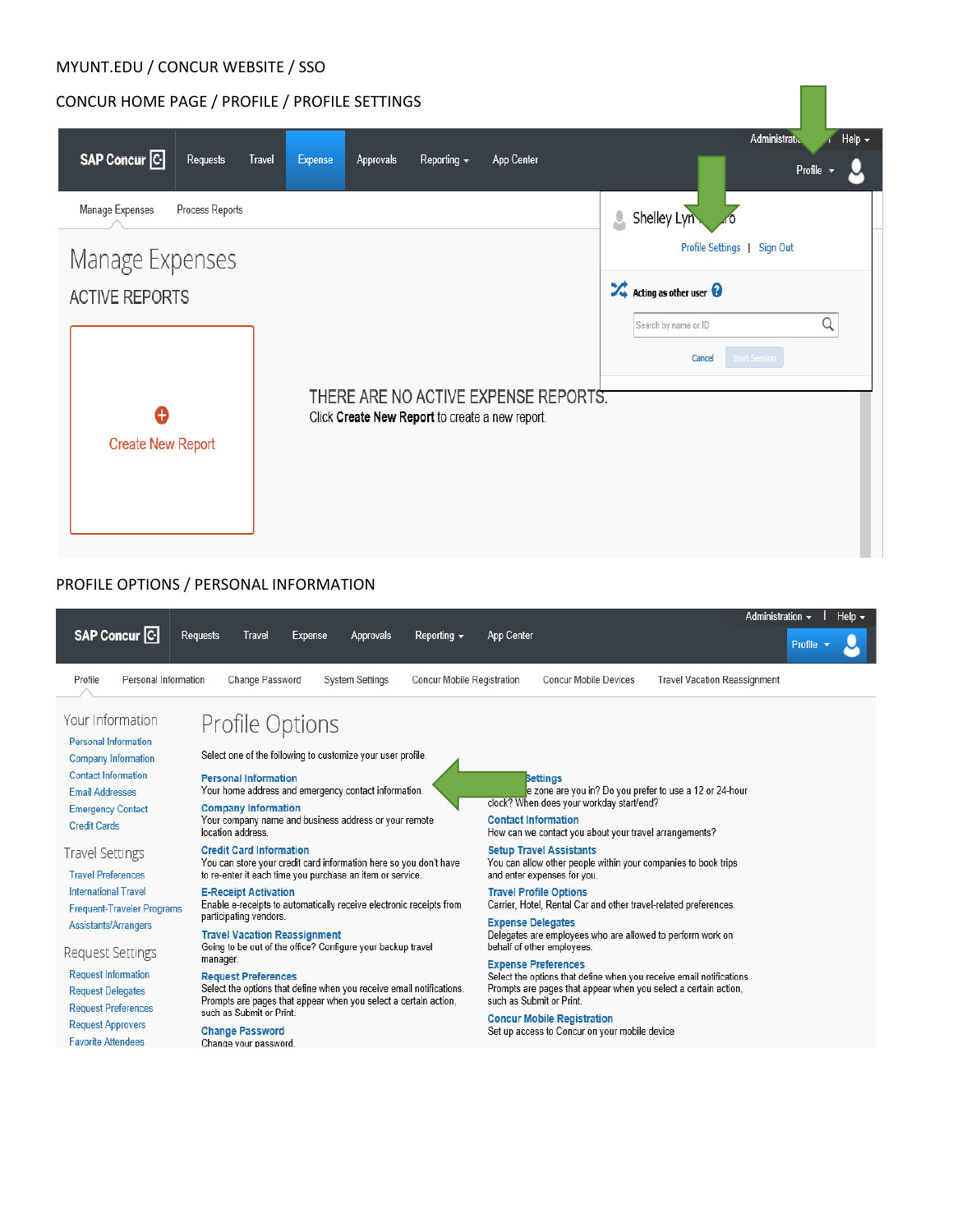|                                                            | Jump To: Personal Information              | $\checkmark$<br>Choose<br>Disabled fields (gray) cannot be changed. If there are errors in these fields, contact your company's travel administrator.                                                                                                                                                                                                     |          |           | Change<br>Picture |
|------------------------------------------------------------|--------------------------------------------|-----------------------------------------------------------------------------------------------------------------------------------------------------------------------------------------------------------------------------------------------------------------------------------------------------------------------------------------------------------|----------|-----------|-------------------|
|                                                            |                                            | Fields marked <b>[Required]</b> and <b>[Required<sup>**</sup>]</b> (validated and required) must be completed to save your profile.                                                                                                                                                                                                                       |          |           |                   |
|                                                            |                                            |                                                                                                                                                                                                                                                                                                                                                           |          |           |                   |
| <b>Important Note</b>                                      |                                            |                                                                                                                                                                                                                                                                                                                                                           |          |           |                   |
|                                                            |                                            | Your Name and Airport Security: Please make certain that the first, middle, and last names shown below are identical to those on the photo identification that you will be presenting at<br>the airport. Due to increased airport security, you may be turned away at the gate if the name on your identification does not match the name on your ticket. |          |           |                   |
| correct.                                                   |                                            | If name in profile needs correcting (does not match legal ID, please go to your Campus Portal (MyUNT or MyUNTHSC), under Human Resources, Change Name Request to                                                                                                                                                                                          |          |           |                   |
|                                                            |                                            |                                                                                                                                                                                                                                                                                                                                                           |          |           |                   |
|                                                            |                                            |                                                                                                                                                                                                                                                                                                                                                           |          |           |                   |
|                                                            | <b>First Name</b>                          | Middle Name                                                                                                                                                                                                                                                                                                                                               | Nickname | Last Name | Suffix            |
| Title                                                      | ٧<br>Shelley                               | Lyn                                                                                                                                                                                                                                                                                                                                                       |          | Pavero    |                   |
|                                                            |                                            |                                                                                                                                                                                                                                                                                                                                                           |          |           |                   |
|                                                            |                                            |                                                                                                                                                                                                                                                                                                                                                           |          |           |                   |
|                                                            |                                            |                                                                                                                                                                                                                                                                                                                                                           |          |           | Go to top         |
|                                                            |                                            |                                                                                                                                                                                                                                                                                                                                                           |          |           |                   |
|                                                            |                                            |                                                                                                                                                                                                                                                                                                                                                           |          |           |                   |
| Company Information<br>Employee ID<br>11193368<br>Approver | Org. Unit/Division Employee Position/Title |                                                                                                                                                                                                                                                                                                                                                           |          |           |                   |

## STEP 2 / USING DROP DOWN FOR "ASSIGNED LOCATION" ADD HOME BASE

### IF LOCATION ADDRESS IS THE SAME AS THE ASSIGNED LOCATION ADDRESS CHECK BOX

#### IF NOT TYPE IN THE UNT BUILDING ADDRESS

#### SAVE CHANGES

| Go to top<br>Work Address                                                                                                                                                                                |  |
|----------------------------------------------------------------------------------------------------------------------------------------------------------------------------------------------------------|--|
| Company Name<br>Assigned Location<br>Business Service Center (Denton, TX)<br>$\blacktriangledown$<br>UNIVERSITY OF NORTH<br>Street<br>Address same as assigned location<br>1112 Dallas Drive, Suite 4000 |  |
| City<br>State/Province/Region<br>TX<br>Denton<br>Postal Code<br>Country                                                                                                                                  |  |
| ∨<br>76205<br>United States of America                                                                                                                                                                   |  |
| Save                                                                                                                                                                                                     |  |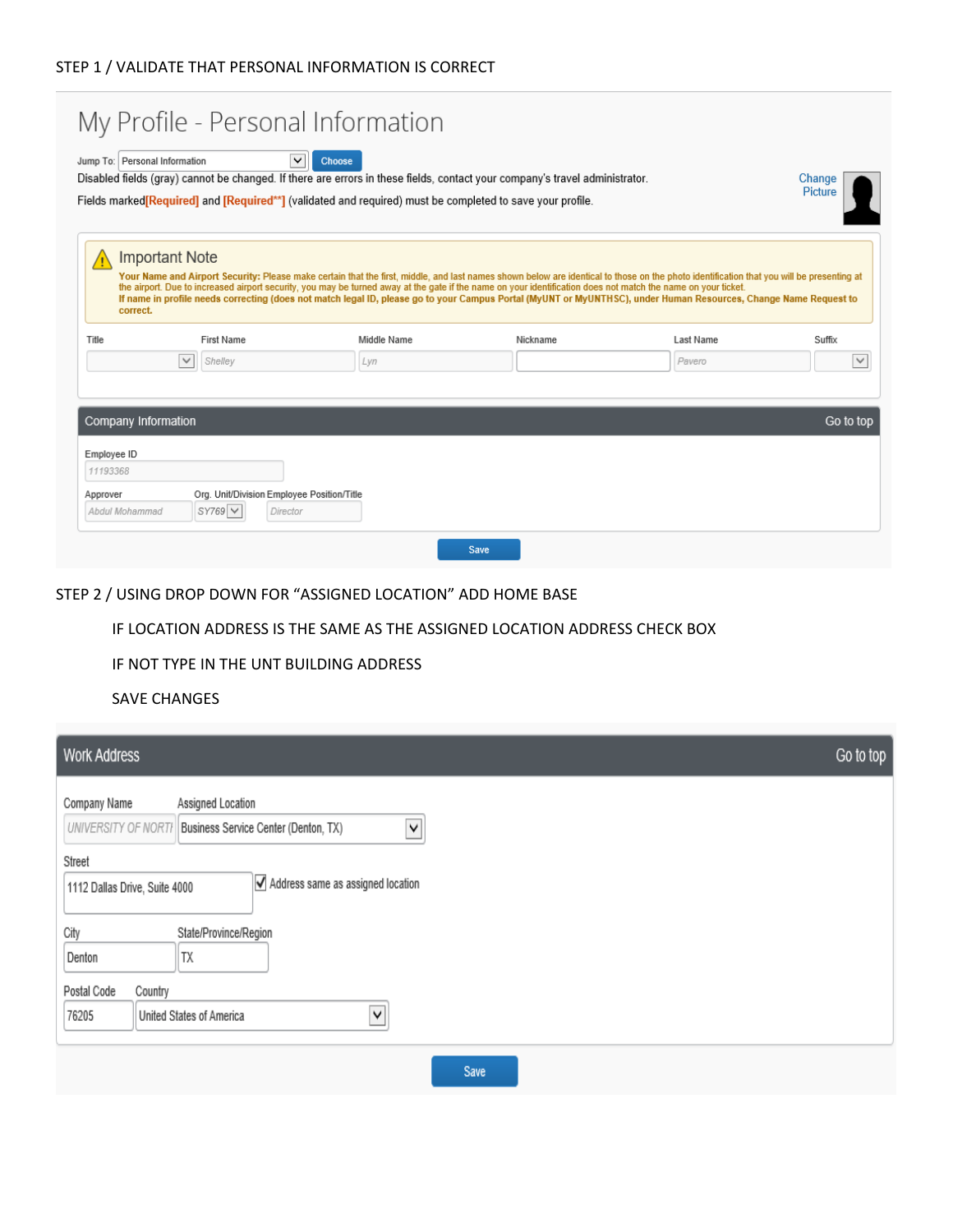## STEP 3 / CONFIRM HOME ADDRESS (ADDRESS DEFAULT TO ADDRESS ON FILE WITH HR)

#### MAKE ANY NECESSARY CHANGES

| Home Address                                                                     | Go to top |
|----------------------------------------------------------------------------------|-----------|
| Street<br>1525 Misty Gln                                                         |           |
| City<br>State/Province/Region<br>Corinth<br>TX                                   |           |
| Postal Code<br>Country<br>$\checkmark$<br>United States of America<br>76210-3550 |           |
| Save                                                                             |           |

## STEP 4 / CONCUR LOCATE INFORMATION

| <b>Contact Information</b>                                                                                                                                                                                                                                                                                                                                                                                                                        |                                                                  |                                                                                                |                              | Go to top |
|---------------------------------------------------------------------------------------------------------------------------------------------------------------------------------------------------------------------------------------------------------------------------------------------------------------------------------------------------------------------------------------------------------------------------------------------------|------------------------------------------------------------------|------------------------------------------------------------------------------------------------|------------------------------|-----------|
| Work Phone[Required**]<br>Work Extension<br>940/369-5514<br>Home Phone Required**<br>940/390-9031                                                                                                                                                                                                                                                                                                                                                 |                                                                  | Work Fax                                                                                       | 2nd Work Phone/Remote Office |           |
| Other Phone<br>Pager                                                                                                                                                                                                                                                                                                                                                                                                                              |                                                                  |                                                                                                |                              |           |
| <b>Concur Mobile Devices</b><br>Register and manage your mobile devices here.                                                                                                                                                                                                                                                                                                                                                                     |                                                                  |                                                                                                |                              |           |
| <b>Device Name</b><br>Device Type<br><b>Unknown</b><br><b>Mobile Phone Number</b><br>$\overline{\mathbf{v}}$<br>940390-9031<br>Primary Mobile Phone<br>oll agree to receive recurring risk, safety and<br>other business-related autodialed text<br>messages to this number from my Providir<br>Entity of the Risk Messaging Service<br>0<br>. Message and data rates may apply                                                                   | 888<br>888<br>- 1 - 1 -<br>country code from the drop down list. | Add a new device »<br>Please help us correct the display of your mobile phone number. Select a | OK                           |           |
| Frequency of text messages varies<br>Terms and Conditions and Processor Privacy<br>tatement<br>Opt-out by replying STOP, or request more<br>information by replying HELP. Agreement to<br>receive an autodialed text is not a condition of<br>purchasing a good or service.<br>If you opt-out, you may continue to receive<br>emergency texts from your Providing Entity.<br>OK Cancel<br>**You must specify either a home phone or a work phone. |                                                                  |                                                                                                |                              |           |

Save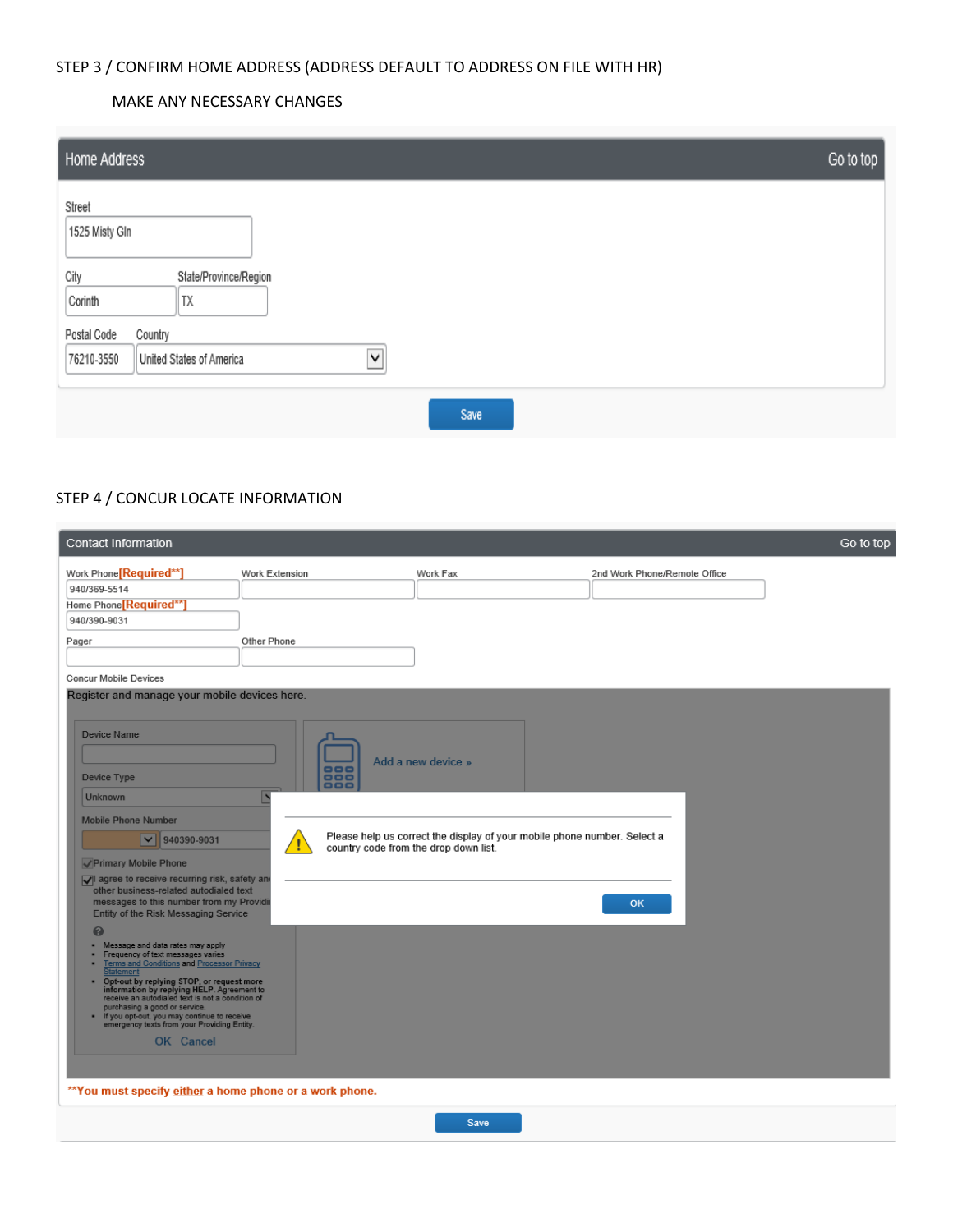#### VALIDATE WORK AND HOME PHONE NUMBERS / ADD ADDITIONAL NUMBERS AS NEEDED

#### "REGISTER AND MANAGE YOUR MOBILE DEVICES HERE"

NAME MOBILE DEVISE / I.E. SHELLEY'S CELL PHONE

DEVISE TYPE / FROM DROP DOWN MENU SELECT THE PHONE TYPE / I.E. IPHONE

MOBILE PHONE NUMBER / FROM DROP DOWN MENU SELECT COUNTRY AND VALIDATE MOBILE PHONE NUMBER

PRIMARY MOBILE PHONE / ENSURE BOX REMAINS CHECK (THIS IS THE NUMBER THE TRAVELER WISHES TO RECEIVE ALERTS ON

RISK MESSAGING AGREEMENT – OPT IN BY SELECTING OK

| Contact Information                                                                                                                                                                                                                                                                                                                                                                                                                                                                                         |                                        |                    |                              | Go to top |
|-------------------------------------------------------------------------------------------------------------------------------------------------------------------------------------------------------------------------------------------------------------------------------------------------------------------------------------------------------------------------------------------------------------------------------------------------------------------------------------------------------------|----------------------------------------|--------------------|------------------------------|-----------|
| Work Phone[Required**]<br>940/369-5514<br>Home Phone <sup>[Required**]</sup><br>940/390-9031<br>Pager                                                                                                                                                                                                                                                                                                                                                                                                       | Work Extension<br>Other Phone          | Work Fax           | 2nd Work Phone/Remote Office |           |
| <b>Concur Mobile Devices</b><br>Register and manage your mobile devices here.                                                                                                                                                                                                                                                                                                                                                                                                                               |                                        |                    |                              |           |
| Device Name<br>SHELLEY'S CELL PHONE<br>Device Type<br>iPhone<br>Mobile Phone Number<br>United State $\vert \vee \vert$ 940390-9031<br>√ Primary Mobile Phone<br>I agree to receive recurring risk, safety and<br>other business-related autodialed text<br>messages to this number from my Providing<br>Entity of the Risk Messaging Service<br>0                                                                                                                                                           | $\bullet$<br>888<br>888<br>$\check{~}$ | Add a new device » |                              |           |
| . Message and data rates may apply<br>· Frequency of text messages varies<br>Terms and Conditions and Processor Privacy<br>٠<br><b>Statement</b><br>. Opt-out by replying STOP, or request more<br>information by replying HELP. Agreement to<br>receive an autodialed text is not a condition of<br>purchasing a good or service.<br>. If you opt-out, you may continue to receive<br>emergency texts from your Providing Entity.<br>OK Cancel<br>** You must specify either a home phone or a work phone. |                                        |                    |                              |           |

Save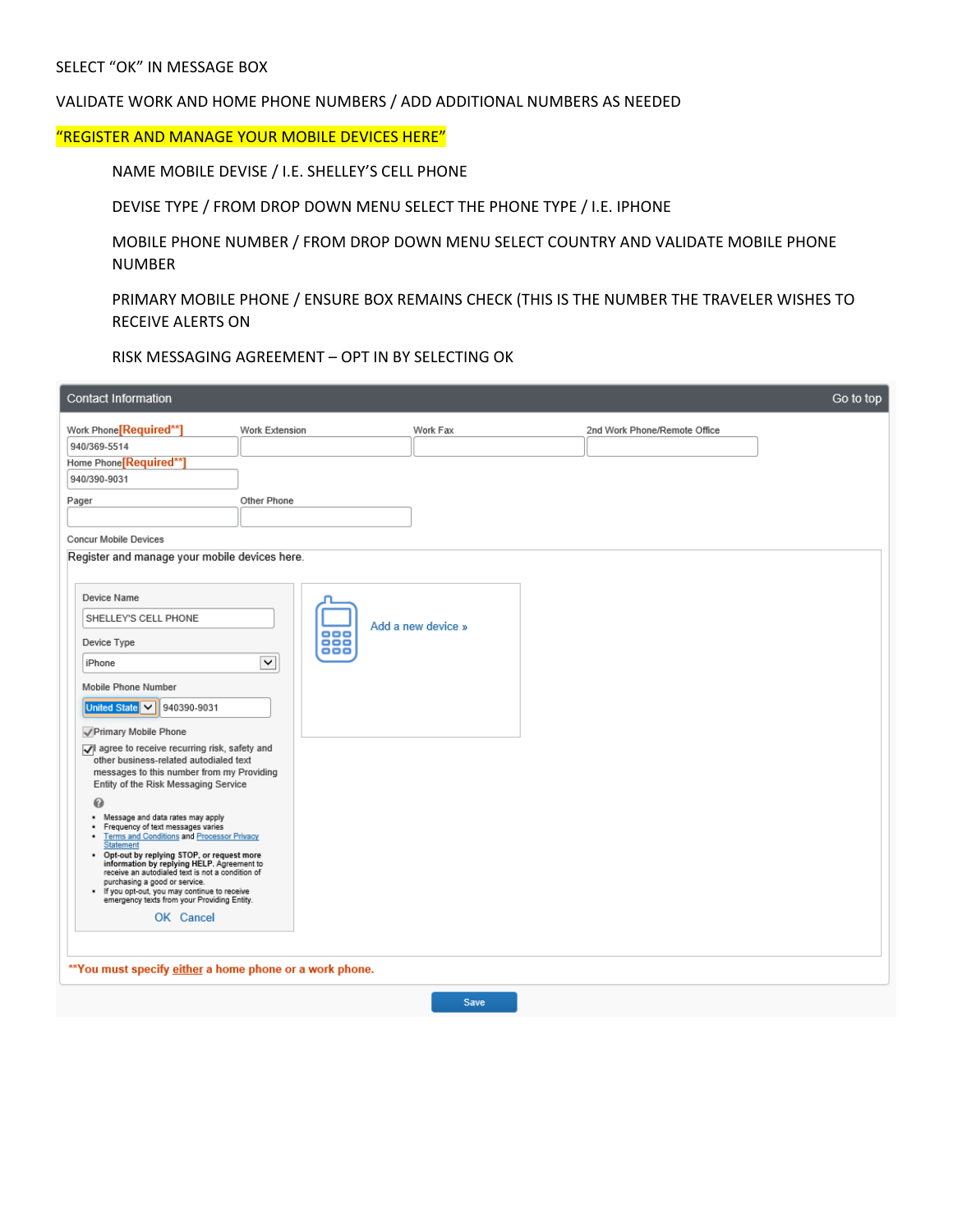#### AFTER SELECTING "OK" SCREEN WILL LOOK LIKE

| <b>Contact Information</b>         |                                                                                                                                       |                 |                    |                              | Go to top |
|------------------------------------|---------------------------------------------------------------------------------------------------------------------------------------|-----------------|--------------------|------------------------------|-----------|
| Work Phone <sup>[Required**]</sup> | Work Extension                                                                                                                        |                 | Work Fax           | 2nd Work Phone/Remote Office |           |
| 940/369-5514                       |                                                                                                                                       |                 |                    |                              |           |
| Home Phone <sup>[Required**]</sup> |                                                                                                                                       |                 |                    |                              |           |
| 940/390-9031                       |                                                                                                                                       |                 |                    |                              |           |
| Pager                              | Other Phone                                                                                                                           |                 |                    |                              |           |
| <b>Concur Mobile Devices</b>       |                                                                                                                                       |                 |                    |                              |           |
| ovec<br>Bete<br>Effee<br>1889      | Register and manage your mobile devices here.<br>SHELLEY'S CELL PHO<br>■ +1 940390-9031<br>Primary Mobile Phone<br>Use for Safety and | $\times$<br>888 | Add a new device » |                              |           |
|                                    | <b>Business Text Message</b><br>Alerts<br><b>Edit Device »</b>                                                                        |                 |                    |                              |           |
|                                    | **You must specify either a home phone or a work phone.                                                                               |                 | <b>Save</b>        |                              |           |

## STEP 5 / EMAIL ADDRESS

## VERIFY EMAIL ADDRESS IS CORRECT (EMAIL ADDRESS DEFAULTS TO UNT EMAIL ADDRESS ON FILE WITH HR)

| <b>Email Addresses</b>                  |                              |                            |        |          | Go to top            |
|-----------------------------------------|------------------------------|----------------------------|--------|----------|----------------------|
| Please add at least one email address.  |                              |                            |        |          |                      |
| How do I add an email address?          |                              |                            |        |          |                      |
| Travel Arrangers / Delegates            |                              |                            |        |          |                      |
| ▶ Why should I verify my email address? |                              |                            |        |          |                      |
| How do I verify my email address?       |                              |                            |        |          |                      |
|                                         |                              |                            |        |          | Add an email address |
|                                         | <b>Email Address</b>         | <b>Verification Status</b> | Verify | Contact? | <b>Actions</b>       |
| Email 1                                 | shelley.pavero@untsystem.edu | Not Verified               | Verify | Yes      |                      |

# SELECT VERIFY / ENSURE EMAIL WAS RECEIVED / SELECT OK

| <b>Email Addresses</b>                                                  |                                                                                                                                                |                                      |          | Go to top            |
|-------------------------------------------------------------------------|------------------------------------------------------------------------------------------------------------------------------------------------|--------------------------------------|----------|----------------------|
| Please add at least one email address.                                  |                                                                                                                                                |                                      |          |                      |
| How do I add an em                                                      | <b>Verification Email Sent</b>                                                                                                                 |                                      |          |                      |
| Travel Arrangers / D<br>▶ Why should I verify r<br>How do I verify my e | An email has been sent to this email address. Copy the Verification Code<br>from the email and paste it into the "Enter Code" box below.<br>-1 |                                      |          |                      |
|                                                                         |                                                                                                                                                |                                      |          | Add an email address |
| Email 1                                                                 | OK                                                                                                                                             | <b>Verify</b><br>Resend   Cancel Yes | Contact? | <b>Actions</b>       |
|                                                                         | <b>Enter Code</b>                                                                                                                              | <b>OK</b>                            |          |                      |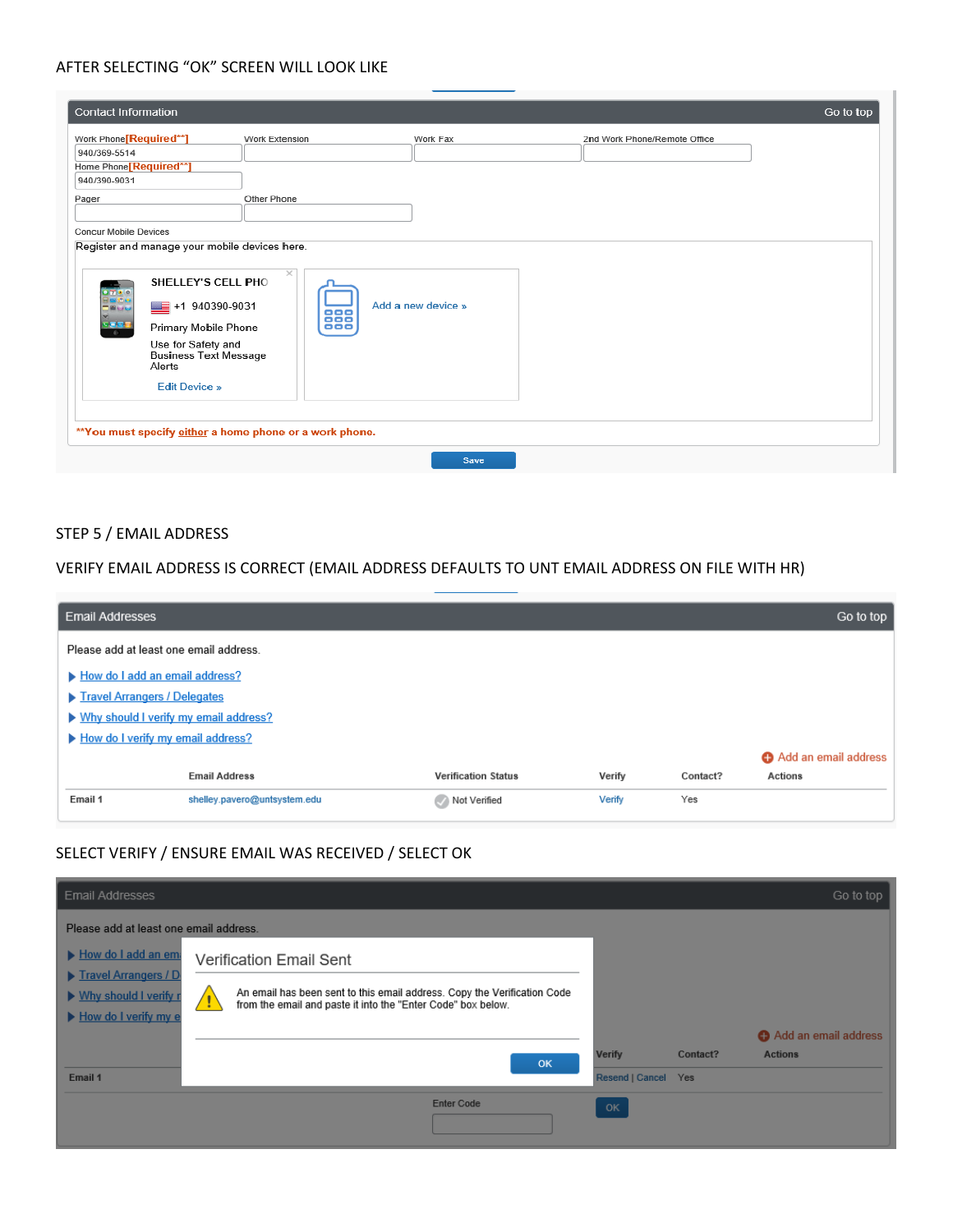### CHECK EMAIL FOR CODE AND ENTER / SELECT OK

| <b>Email Addresses</b>                                                                                                                         |                              |                            |                     |          | Go to top            |
|------------------------------------------------------------------------------------------------------------------------------------------------|------------------------------|----------------------------|---------------------|----------|----------------------|
| Please add at least one email address.                                                                                                         |                              |                            |                     |          |                      |
| How do I add an email address?<br>Travel Arrangers / Delegates<br>▶ Why should I verify my email address?<br>How do I verify my email address? |                              |                            |                     |          |                      |
|                                                                                                                                                |                              |                            |                     |          | Add an email address |
|                                                                                                                                                | <b>Email Address</b>         | <b>Verification Status</b> | Verify              | Contact? | Actions              |
| Email 1                                                                                                                                        | shelley.pavero@untsystem.edu | Check email for code       | Resend   Cancel Yes |          |                      |
|                                                                                                                                                |                              | Enter Code                 | <b>OK</b>           |          |                      |

# COPY AND PAST ENTER CODE FROM EMAIL / EMAIL VERIFICATION STATUS = VERIFIED / SELECT OK

| <b>Email Addresses</b>                                                                                                                          |                                                                                                                                                                                                                   | Go to top                                          |
|-------------------------------------------------------------------------------------------------------------------------------------------------|-------------------------------------------------------------------------------------------------------------------------------------------------------------------------------------------------------------------|----------------------------------------------------|
| Please add at least one ema<br>How do I add an email ad<br>Travel Arrangers / Delega<br>▶ Why should I verify my en<br>How do I verify my email | <b>Email Verification Status</b><br>Your email address has been verified.<br>You may now send receipts to Concur by emailing receipts@concur.com<br>You may now send trips to Concur by emailing plans@concur.com |                                                    |
| Em                                                                                                                                              | OK                                                                                                                                                                                                                | Add an email address<br>Contact?<br><b>Actions</b> |
| Email 1                                                                                                                                         | Verified<br>shelley.pavero@untsystem.edu<br><b>Disable</b>                                                                                                                                                        | <b>Yes</b><br><b>Verification</b>                  |

## STEP 6 / COMPLETE EMERGENCY CONTACT INFORMATION

| <b>Emergency Contact</b> |                                               |                 |  |  |  |  |
|--------------------------|-----------------------------------------------|-----------------|--|--|--|--|
| Name                     |                                               | Relationship    |  |  |  |  |
| $\checkmark$             |                                               |                 |  |  |  |  |
| Street                   |                                               |                 |  |  |  |  |
| 1525 Misty Gln           | $\sqrt{\phantom{a}}$ Address same as employee |                 |  |  |  |  |
| City                     | State/Province/Region                         | Postal Code     |  |  |  |  |
| Corinth                  | TX                                            | 76210-3550      |  |  |  |  |
| Country                  | Phone                                         | Alternate Phone |  |  |  |  |
| United States of America | $\checkmark$                                  |                 |  |  |  |  |
|                          |                                               |                 |  |  |  |  |
|                          |                                               | Save            |  |  |  |  |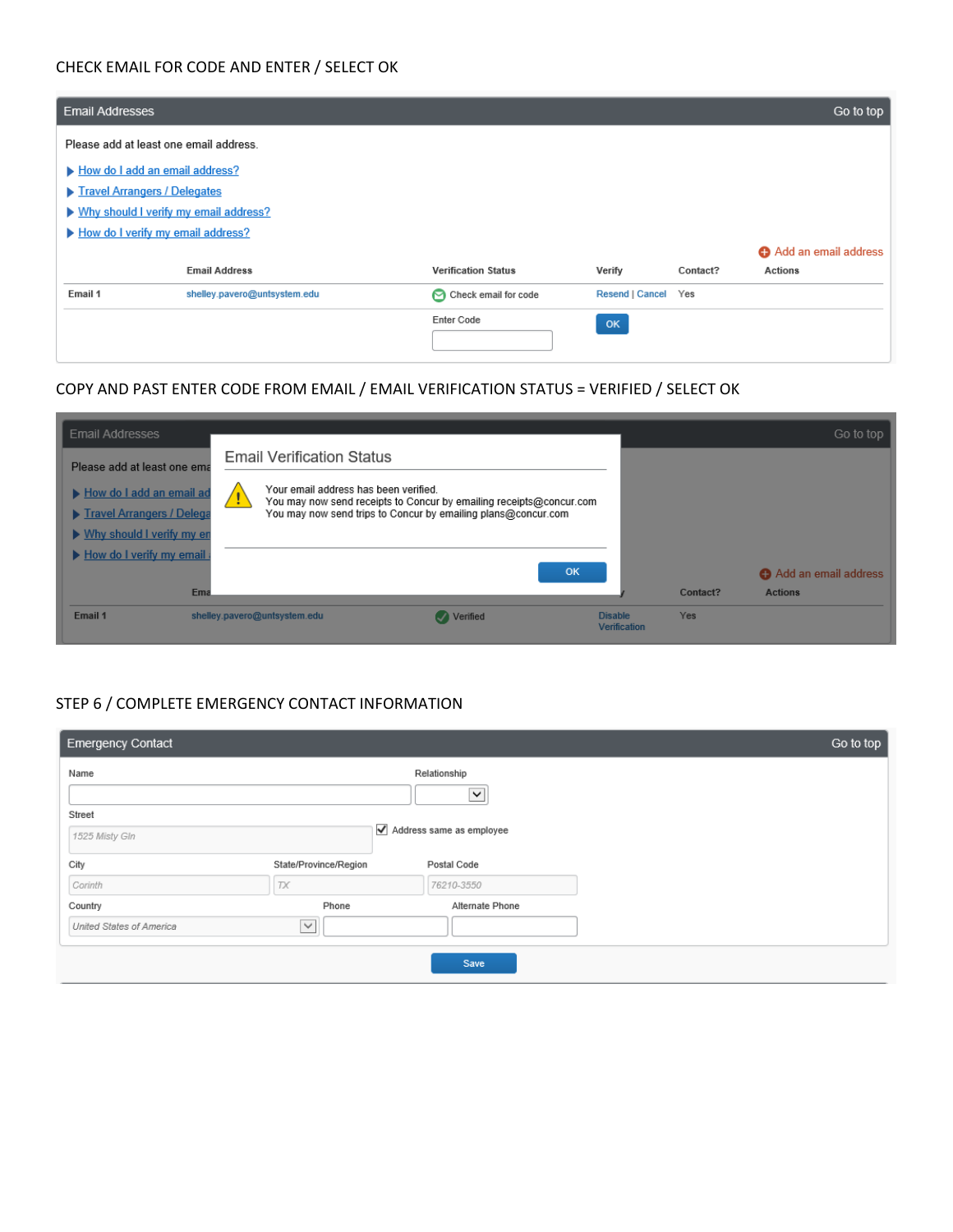# TRAVEL NETWORK / AGREE TO TERMS AND CONDITIONS

### COMPLETE TSA SECURE FLIGHT INFORMATION (REQUIRED) - ONCE ENTERED THEN MASKED / SAVE

| <b>Travel Preferences</b>                                                                                                                                                                                                                                                                                                                                                                                                                                                                                                                                             | Go to top     |  |  |  |  |
|-----------------------------------------------------------------------------------------------------------------------------------------------------------------------------------------------------------------------------------------------------------------------------------------------------------------------------------------------------------------------------------------------------------------------------------------------------------------------------------------------------------------------------------------------------------------------|---------------|--|--|--|--|
| Eligible for the following discount travel rates/fare classes                                                                                                                                                                                                                                                                                                                                                                                                                                                                                                         |               |  |  |  |  |
| AAA/CAA Government Military Senior/AARP                                                                                                                                                                                                                                                                                                                                                                                                                                                                                                                               |               |  |  |  |  |
| Air Travel Preferences @                                                                                                                                                                                                                                                                                                                                                                                                                                                                                                                                              |               |  |  |  |  |
| <b>Ticket Delivery</b><br>Seat<br>Seat Section<br><b>Special Meals</b><br>$\vert \bm{\vee} \vert$<br>E-ticket when possible $\vee$<br>Don't Care $\vee$<br>Don't Care $\vee$<br>Regular Meal<br>Other Air Travel Preferences<br>Preferred Departure Airport @<br><b>Medical Alerts</b>                                                                                                                                                                                                                                                                                |               |  |  |  |  |
| <b>Hotel Preferences</b>                                                                                                                                                                                                                                                                                                                                                                                                                                                                                                                                              |               |  |  |  |  |
| Smoking Preference<br>Room Type<br>Message to Hotel Vendor @<br>Foam pillows<br>Rollaway bed<br>Crib<br>Don't Care $\overline{\smile}$<br>Don't Care<br>$\checkmark$<br>I prefer hotel that has:<br>a gym a pool a restaurant com service Early Check-in<br><b>Accessibility Needs</b><br>Mheelchair access Blind accessible<br><b>Car Rental Preferences</b><br>Smoking Preference<br>Car Type<br>Car Transmission<br>$\checkmark$<br>Don't Care<br>$\blacktriangledown$<br>Don't Care   v  <br>Any Car Class<br>In-car GPS system<br>Message to Car Rental Vendor @ |               |  |  |  |  |
|                                                                                                                                                                                                                                                                                                                                                                                                                                                                                                                                                                       |               |  |  |  |  |
| Frequent-Traveler Programs                                                                                                                                                                                                                                                                                                                                                                                                                                                                                                                                            |               |  |  |  |  |
| Your Frequent Traveler, Driver, and Hotel Guest Programs                                                                                                                                                                                                                                                                                                                                                                                                                                                                                                              | Add a Program |  |  |  |  |
| No programs defined                                                                                                                                                                                                                                                                                                                                                                                                                                                                                                                                                   |               |  |  |  |  |
|                                                                                                                                                                                                                                                                                                                                                                                                                                                                                                                                                                       |               |  |  |  |  |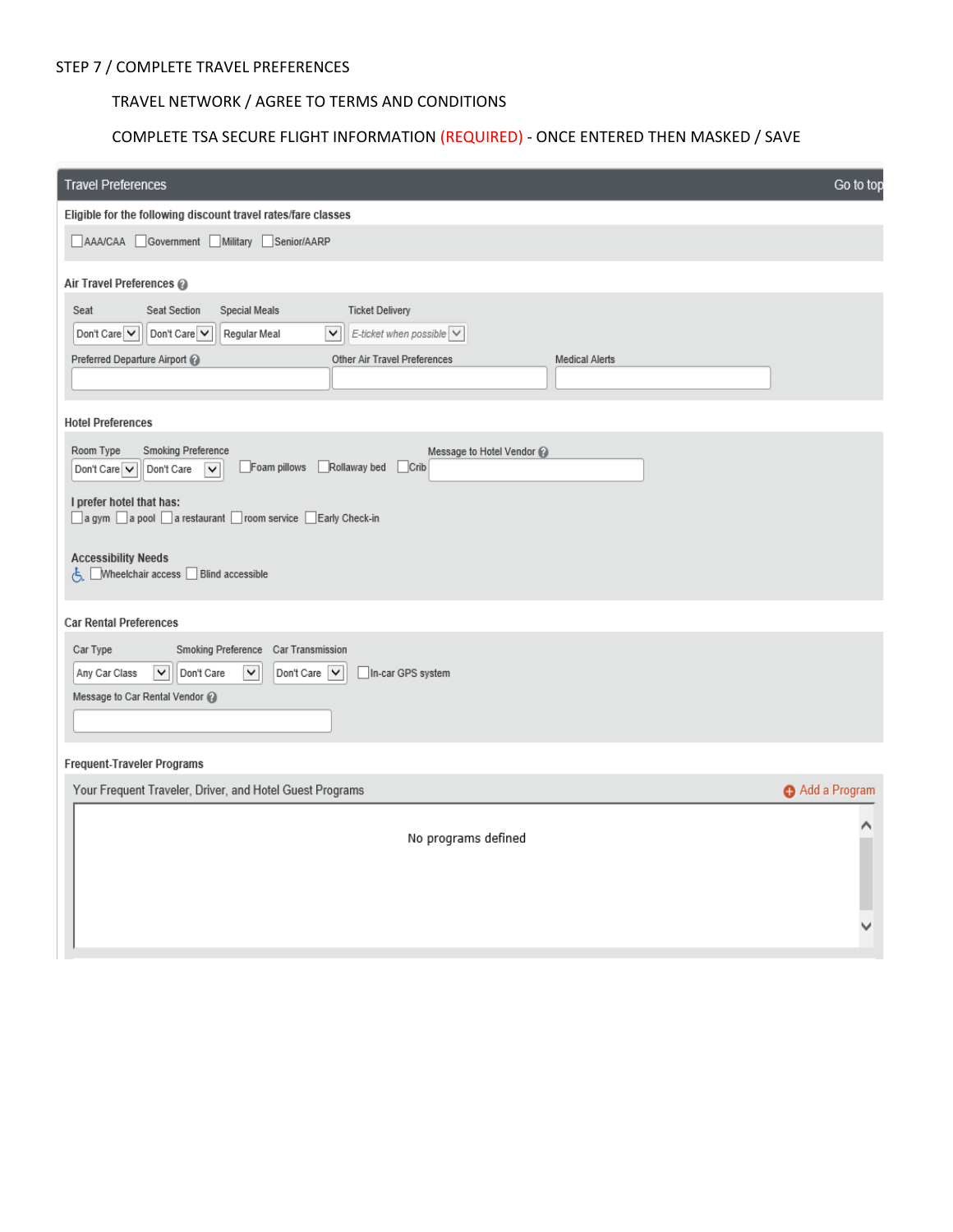| My travel network, all your reward programs connected in one place                                                                                                                                                                                                                                                                                                                                                                                                                                                       |  |
|--------------------------------------------------------------------------------------------------------------------------------------------------------------------------------------------------------------------------------------------------------------------------------------------------------------------------------------------------------------------------------------------------------------------------------------------------------------------------------------------------------------------------|--|
| By connecting your reward programs, if you book with participating providers, you'll receive your negotiated rates and amenities, get e-receipts, and your<br>travel plans any time on any device, using Concur or Triplt.                                                                                                                                                                                                                                                                                               |  |
| Important terms and conditions apply.                                                                                                                                                                                                                                                                                                                                                                                                                                                                                    |  |
| Concur must share information with travel partners as part of connecting your accounts. Learn more about how your information is shared and e-receipts.                                                                                                                                                                                                                                                                                                                                                                  |  |
| By clicking "I Agree" below, you agree to the terms above and acknowledge that you have reviewed the information on data sharing.                                                                                                                                                                                                                                                                                                                                                                                        |  |
| <b>No Thanks</b><br>I Agree                                                                                                                                                                                                                                                                                                                                                                                                                                                                                              |  |
| <b>Jnused Tickets</b>                                                                                                                                                                                                                                                                                                                                                                                                                                                                                                    |  |
| <b>Southwest Ticket Credits</b>                                                                                                                                                                                                                                                                                                                                                                                                                                                                                          |  |
| Add Ticket Credit                                                                                                                                                                                                                                                                                                                                                                                                                                                                                                        |  |
| TSA Secure Flight                                                                                                                                                                                                                                                                                                                                                                                                                                                                                                        |  |
| The Transportation Security Authority (TSA) requires us to transmit information collected from you. Providing information is required. If it is not provided, you may be<br>subject to additional screening or denied transport or authorization. TSA may share information you provide with law enforcement or intelligence agencies or others<br>under its records notice. For more on TSA privacy policies or to view the records notice and the privacy impact assessment, see the TSA's web site at<br>WWW.TSA.GOV. |  |

| <b>Gender [Required]</b><br>Male O Female                                                                                                                                                        | Date of Birth (mm/dd/yyyy) [Required] DHS Redress No.<br>$\overline{=}$ */*/**** |  | Known Traveler Number<br><b>TSA Prev</b> |                |  |  |
|--------------------------------------------------------------------------------------------------------------------------------------------------------------------------------------------------|----------------------------------------------------------------------------------|--|------------------------------------------|----------------|--|--|
|                                                                                                                                                                                                  | International Travel: Passports and Visas                                        |  |                                          | Go to top      |  |  |
| Adding your passport information to your profile will allow us to include it in your reservations. Having this information in your reservation can make international<br>travel a little easier. |                                                                                  |  |                                          |                |  |  |
| Passports                                                                                                                                                                                        |                                                                                  |  |                                          | Add a Passport |  |  |
| do not have a passport                                                                                                                                                                           |                                                                                  |  |                                          |                |  |  |

| International Visas | Add a Visa |
|---------------------|------------|